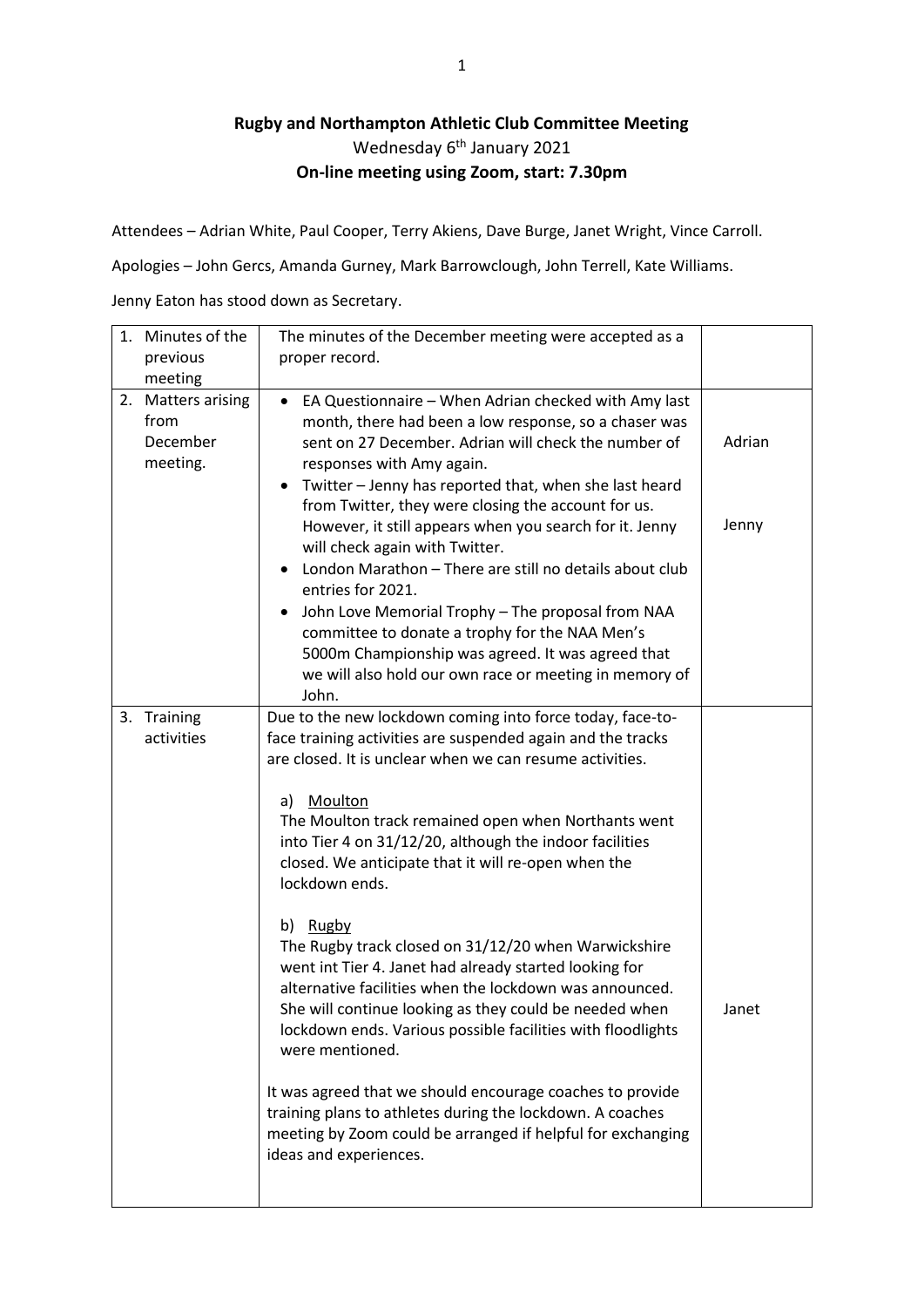|               | The Saturday and Sunday Club sessions due to start in                                                         |                |
|---------------|---------------------------------------------------------------------------------------------------------------|----------------|
|               | January are postponed.                                                                                        |                |
|               |                                                                                                               | Janet          |
|               | Janet has still to update and circulate the risk assessment                                                   |                |
|               | and the COVID participation waiver form.                                                                      |                |
|               |                                                                                                               |                |
|               | U11s/Wright Track Coaching (WTC)                                                                              |                |
|               | Paul circulated (on 15 Sept, with the Sept committee                                                          |                |
|               | minutes) an updated draft of the agreement describing how                                                     | Janet          |
|               | R&N will work with WTC. Janet will look at and reply about                                                    |                |
|               | the document before the February meeting.                                                                     |                |
| 4. Membership | Elections<br>a)                                                                                               |                |
|               | 7 new members were elected.                                                                                   |                |
|               | There has been one transfer to us (from Peterborough &                                                        |                |
|               | Nene Valley AC, effective 23/12/2020).                                                                        |                |
|               |                                                                                                               |                |
|               | Resignations<br>b)                                                                                            |                |
|               | There have been no resignations.                                                                              |                |
|               |                                                                                                               |                |
|               | Other membership items<br>C)                                                                                  |                |
|               | Dave had been unable to update the Membership<br>٠                                                            |                |
|               | Register as the information on membership types has                                                           |                |
|               | disappeared from the EA Portal. Paul will inform Dave of                                                      | Paul           |
|               | changes since the last issue of the Register so that Dave                                                     | Dave           |
|               | can update it.                                                                                                |                |
|               | It was agreed to extend memberships and pause<br>٠                                                            | Paul<br>Adrian |
|               | monthly payments due to the lockdown. Paul will                                                               |                |
|               | circulate an e-mail to members and Adrian will notify                                                         | (done)         |
|               | people on Facebook.                                                                                           |                |
| 5. Finance    | • Paul had circulated the usual finance reports, including                                                    |                |
|               | the preliminary year end accounts.                                                                            |                |
|               | The December transactions included £1300 for a                                                                |                |
|               | second-hand Watt bike, funded by LRG. It was noted                                                            |                |
|               | that, with this addition, the gym will be more or less full                                                   |                |
|               | of equipment and no other purchases will be made.                                                             |                |
|               | Grant opportunities were discussed, including ideas to                                                        |                |
|               | support the RBC refurbishment of the Rugby track, e.g.                                                        |                |
|               | floodlight switching from the clubhouse, low energy                                                           | Janet          |
|               | floodlights, high jump cover. Janet will prepare a                                                            |                |
|               | proposal for discussion at the next meeting.                                                                  |                |
|               | Various changes of bank account signatories were<br>confirmed.                                                |                |
| 6. AGM        | The date for the AGM was agreed: 17 March 2021, by<br>٠                                                       |                |
|               | Zoom.                                                                                                         |                |
|               |                                                                                                               |                |
|               | All committee members present agreed that they will<br>stand for re-election. Suggestions for a new secretary |                |
|               | and committee member will be pursued.                                                                         |                |
| 7. Facilities | Northampton                                                                                                   |                |
|               | Nothing to report.                                                                                            |                |
|               | <b>Rugby</b>                                                                                                  |                |
|               | No update on the track refurbishment.<br>٠                                                                    |                |
|               |                                                                                                               |                |